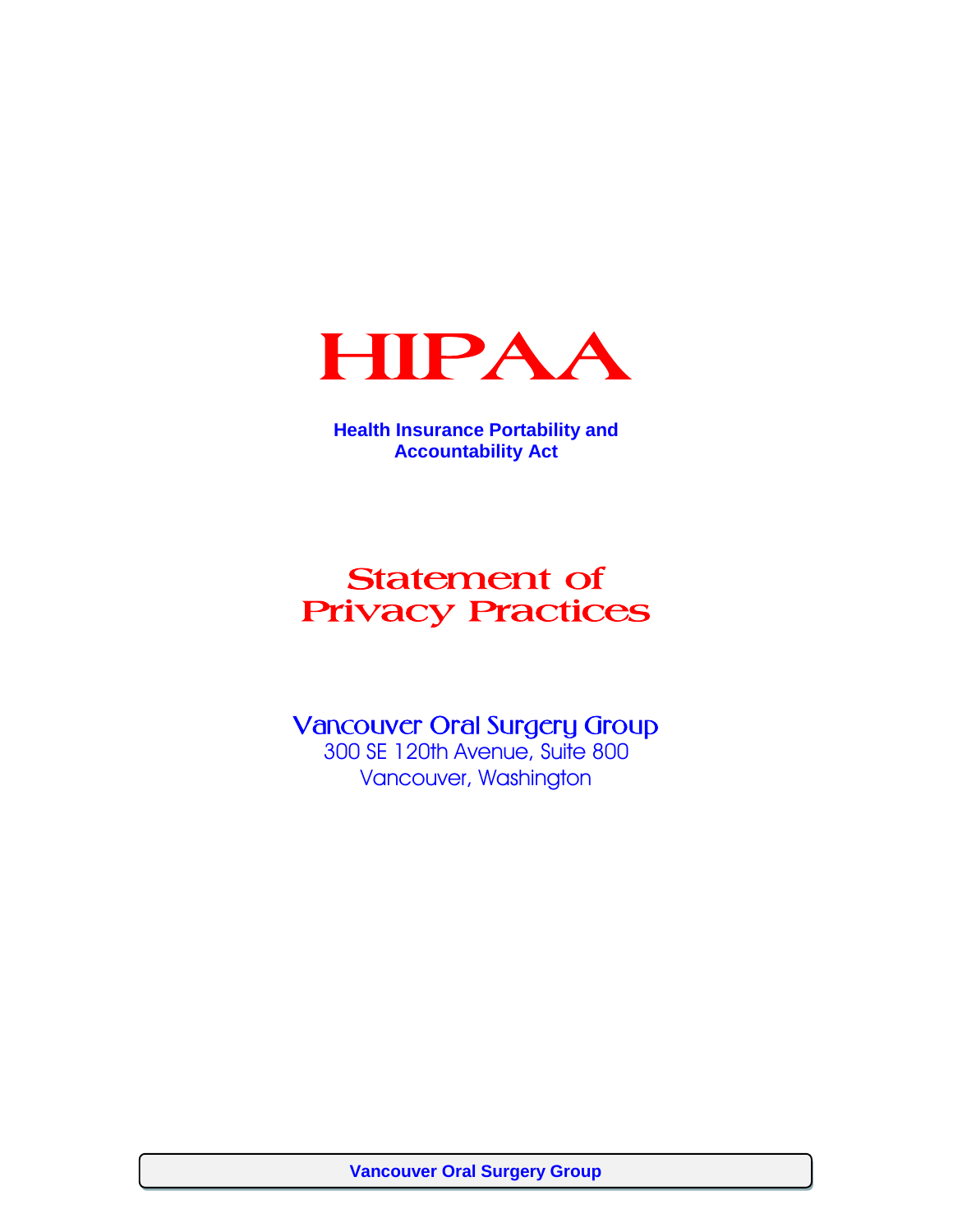# Statement of Privacy Practices

# **Vancouver Oral Surgery Group**

*This statement of privacy practices describes how dental information about you may be disclosed and how you can get access to this information. Please read carefully*

Vancouver Oral Surgery Group collects and maintains a record of the health care services we provide you. In keeping with the Health Insurance Portability and Accountability Act (HIPAA), and the State of Washington, we are dedicated to protect your rights of privacy and the confidential information entrusted to us.

The commitment of each employee to ensure that your health information is never compromised is a principal concept of our practice. We will not disclose your protected health information unless you direct or authorize us to do so or unless it is otherwise allowed or compelled by law. We may, from time to time, amend our privacy policies and practices but will always inform you of any changes that might affect your rights.

You may see your record or get more information about it at "Your Individual Rights about Patient Health Information" section of the Notice. You may request to review and copy your personal record and you may also request that we make corrections to the record.

## **Overview**

Our Statement of Privacy Practices is currently in effect and provides information about the use and disclosure of protected health information by Vancouver Oral Surgery Group and our employees. It is applicable in all instances wherein individually identifiable health information is collected from you and services are provided for you. Our Statement:

- 1. Defines your rights and our obligations when using your health Information,
- 2. Informs you about laws that provide special protections,
- 3. Explains how your protected health information is used and how, under certain circumstances, it may be disclosed,
- 4. Tells you how changes in this statement will be made available to you.

In synopsis form, you have a right to:

- 1. Request restricted use of your health information. (Please understand that we may not agree to your request),
- 2. Request that we not disclose to your health plan of services for which you self-pay in full,
- 3. Request that we communicate with you by alternate methods,
- 4. Review and receive copies of your personal health record,
- 5. Request for amendments and/or changes be made to your record,
- 6. Request an accounting of disclosures of your health information,
- 7. File complaints related to failure to protect the privacy of your health information,
- 8. Direct us not to share information with your family members,
- 9. Request that you not be listed in/on our facility directory.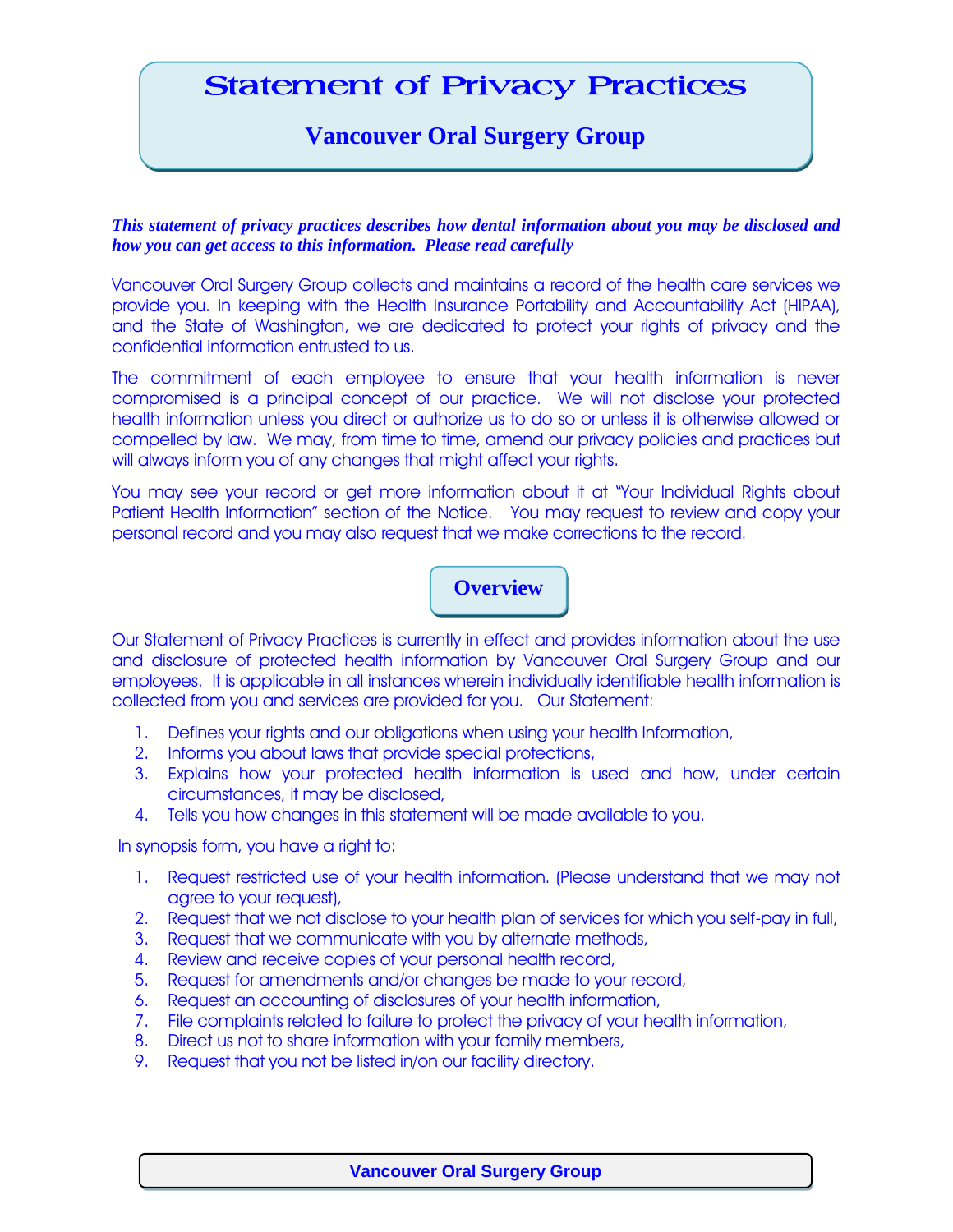### **Protected Healthcare Information**

It is important that you know not only that we limit requests for your personal information to that needed to provide quality health care, implement payment activities, and conduct normal health practice operations, but understand what "Protected Healthcare Information" is. This may include your name, address, telephone number(s), Social Security Number, employment data, dental history, health records, and/or any personal information that is unique to you.

While most of the information will be collected from you, we may obtain information from third parties if it is deemed necessary. Regardless of the source, your personal information will always be protected to the full extent of the law.

### **Protecting your Personal Healthcare Information**

We use and disclose the information we collect from you only as allowed by the HIPAA and the state of Washington. This includes when it is used and disclosed to perform treatment, obtain payment, and conduct operational activities. Your personal health information will never be otherwise given to anyone – even family members – without your written consent. You, of course, may give written authorization for us to disclose your information to anyone you choose, for any purpose.

Our Statement of Privacy Practices applies to all personal health information collected or created by Vancouver Oral Surgery Group or received from outside healthcare providers. This information may identify you, relate to your past, present or future physical or mental condition, the care provided, or any reference to payment for your health care.

For example, protected health information includes symptoms, test results, diagnoses, health information from other providers, as well as billing and payment information relating to these services. This information is protected because it is often part of your health or dental record, which we can use as:

- 1. A method of communication among health professionals who contribute to your care,
- 2. A legal record describing the care you received,
- 3. A means by which you can verify that services billed were provided,
- 4. A tool to educate health professionals,
- 5. A source of data for dental research,
- 6. A source of information for public health officials,
- 6. A source of information for facility planning,
- 8. A tool to assess and improve the care we provide,
- 9. A method by which we can provide a better understanding of your record,
- 10. A method by which we can ensure your record's accuracy,
- 11. A system to assist you to more clearly understand the circumstances and conditions in and by which others may have access to your personal information.
- 12. A tool for us to make more informed decisions when authorizing disclosures to others.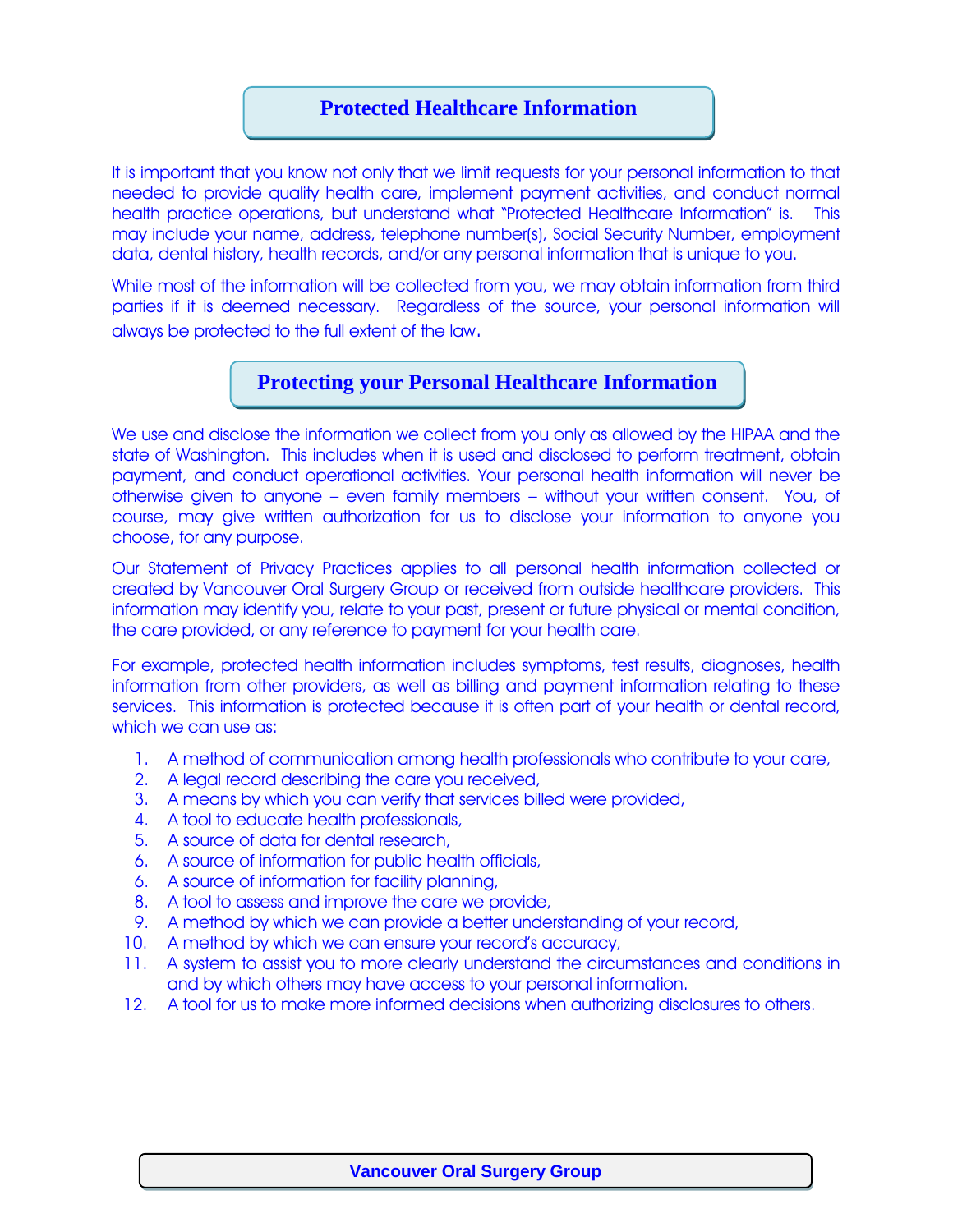# **Use and Disclosure of your Protected Health Information – Without your Authorization**

As stated above we may, under allowed circumstances use and disclose protected health information (PHI) without your specific authorization. Examples of such instances are included below:

**Treatment:** We may use and disclose your PHI to provide treatment. For example, we can:

- Use your information to find out whether certain tests, therapies, and medicines should be ordered,
- 2. Provide your information to staff members to better understand what your healthcare needs are how to evaluate your response to treatment,
- Disclose your PHI to another one of your treatment providers in order to provide you with the best possible health care.

**Payment:** We may use your health information for payment purposes. Such instances may include:

- 1. Preparation of claims for payment of services,
- 2. Billing your insurance directly, including information that identifies you, as well as your diagnosis, the procedures performed, and supplies used so that we can be paid for the treatment provided,
- 3. Collection activities (if necessary) to obtain payment for services.

**Health Care Operations:** We may use and disclose your health information to support the daily activities related to health care. Examples include:

- 1. Use and disclosure to monitor and improve our health services.
- 2. Use by authorized staff to review at portions of your record to perform administrative activities.

**Train Staff and Students:** We may use and disclose your information to teach and train staff how to review patient health information.

**Contact You for Information:** Your PHI may also be used to contact you. In example, we may call you or send you a letter to remind you about your appointment, provide test results, inform you about treatment options, or advise you about other health-related benefits and services.

**Business Associates.** Your PHI may be used by Vancouver Oral Surgery Group and disclosed as needed to individuals, organizations, or companies to comply with our legal obligations described in this Notice. An example is disclosure of your PHI to consultants, attorneys, or third parties to assist in our business activities. All such entities must sign a Business Associate Agreement to protect the confidentiality of your private information.

#### **Additional Uses and Disclosures**

We also use and disclose your information to enhance health care services, protect patient safety, safeguard public health, ensure that our facilities and staff comply with government and accreditation standards, and when otherwise compelled or allowed by law. For example, we provide or disclose information: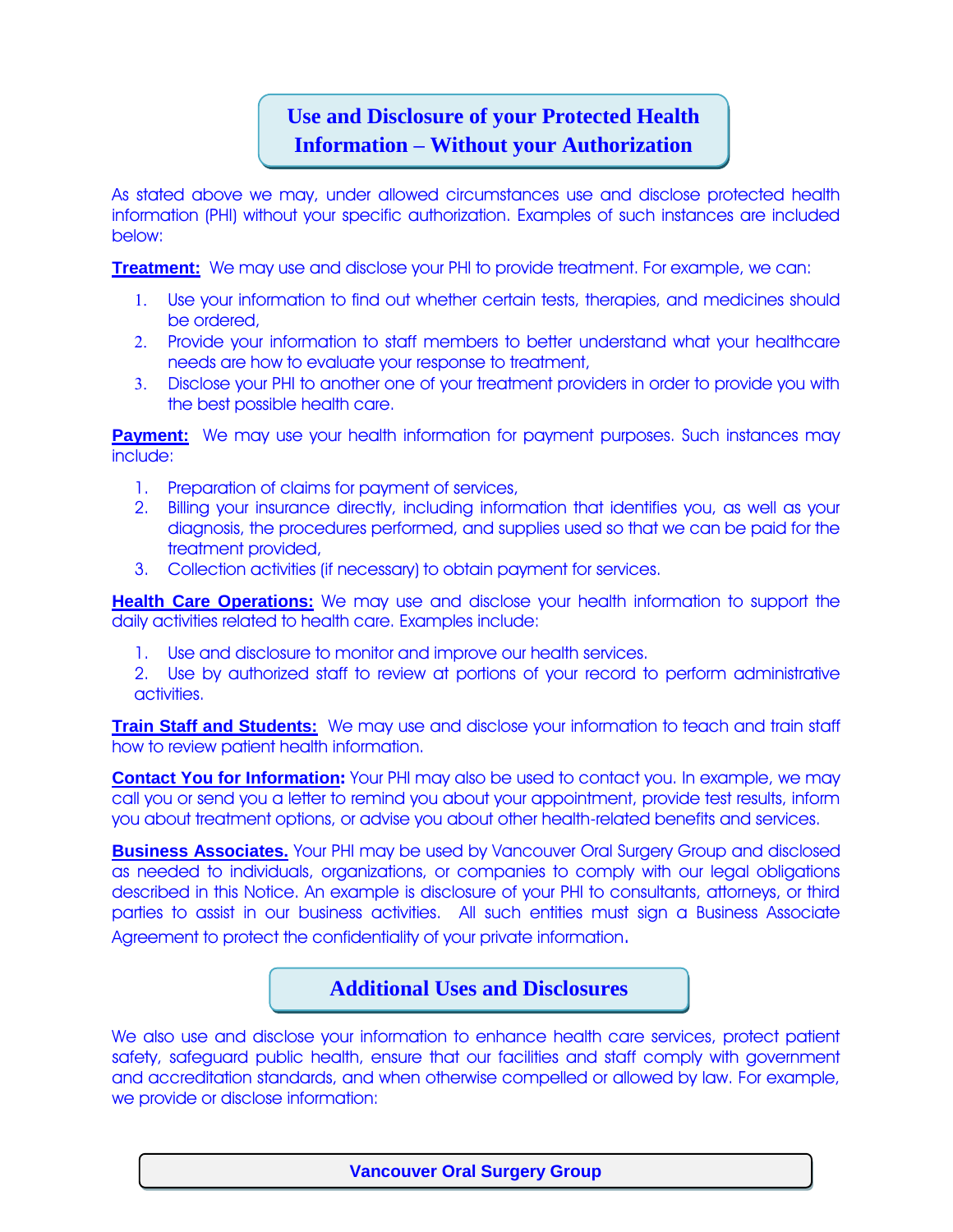- 1. About FDA-regulated drugs and devices to the U.S. Food and Drug Administration.
- 2. To government oversight agencies with data for health oversight activities such as auditing or licensure.
- 3. To public health authorities with information on communicable diseases and vital records.
- 4. To your employer, findings relating to the evaluation of work-related illnesses or injuries.
- 5. To workers' compensation agencies and self-insured employers for work-related illness or injuries.
- 6. To appropriate government agencies when we suspect abuse or neglect.
- 7. To appropriate agencies or persons when we believe it necessary to avoid a serious threat to health or safety or to prevent serious harm.
- 8. To organ procurement organizations to coordinate organ donation activities.
- 9. To law enforcement when required or allowed by law, including the Office of Civil Rights to conduct OCR investigations..
- 10. For court order or lawful subpoena.<br>11. To coroners, medical examiners, an
- 11. To coroners, medical examiners, and funeral directors.
- 12. To government officials when required for specifically identified functions such as national security.
- 13. When otherwise required by law, such as to the Secretary of the United States Department of Health and Human Services for purposes of determining compliance with our obligations to protect the privacy of your health information.
- 14. If you are a member of the armed forces, we may release dental information about you as required by military command authorities. We may also release dental information about foreign military personnel to the appropriate foreign military authority.

#### **Your Rights to Object**

**Disclosure to Family, Friends, or Others.** You may object to our disclosing your general health condition ("good", "fair", "critical", etc.) to an individual, or individuals, you have identified who have an active interest in your care, payment for your health care, or who may need to notify others about your general condition, location, or death. If you do not so indicate, we will use our best professional judgment to provide relevant protected health information to your family member, friend, or another identified person.

#### **Use and Disclosures Requiring your Authorization**

Our offices and electronic systems are secure from unauthorized access and our employees are trained to make certain that the confidentiality of your records is always protected. Our privacy policy and practices apply to all former, current, and future patients, so you can be confident that your protected health information will never be improperly disclosed or released.

Other than the uses and disclosures described above, we will not use or disclose your protected health information without your written authorization. You may revoke your written authorization, at any time unless prohibited by law, or disclosure is required for us to obtain payment for services already provided, or we have otherwise relied on the authorization.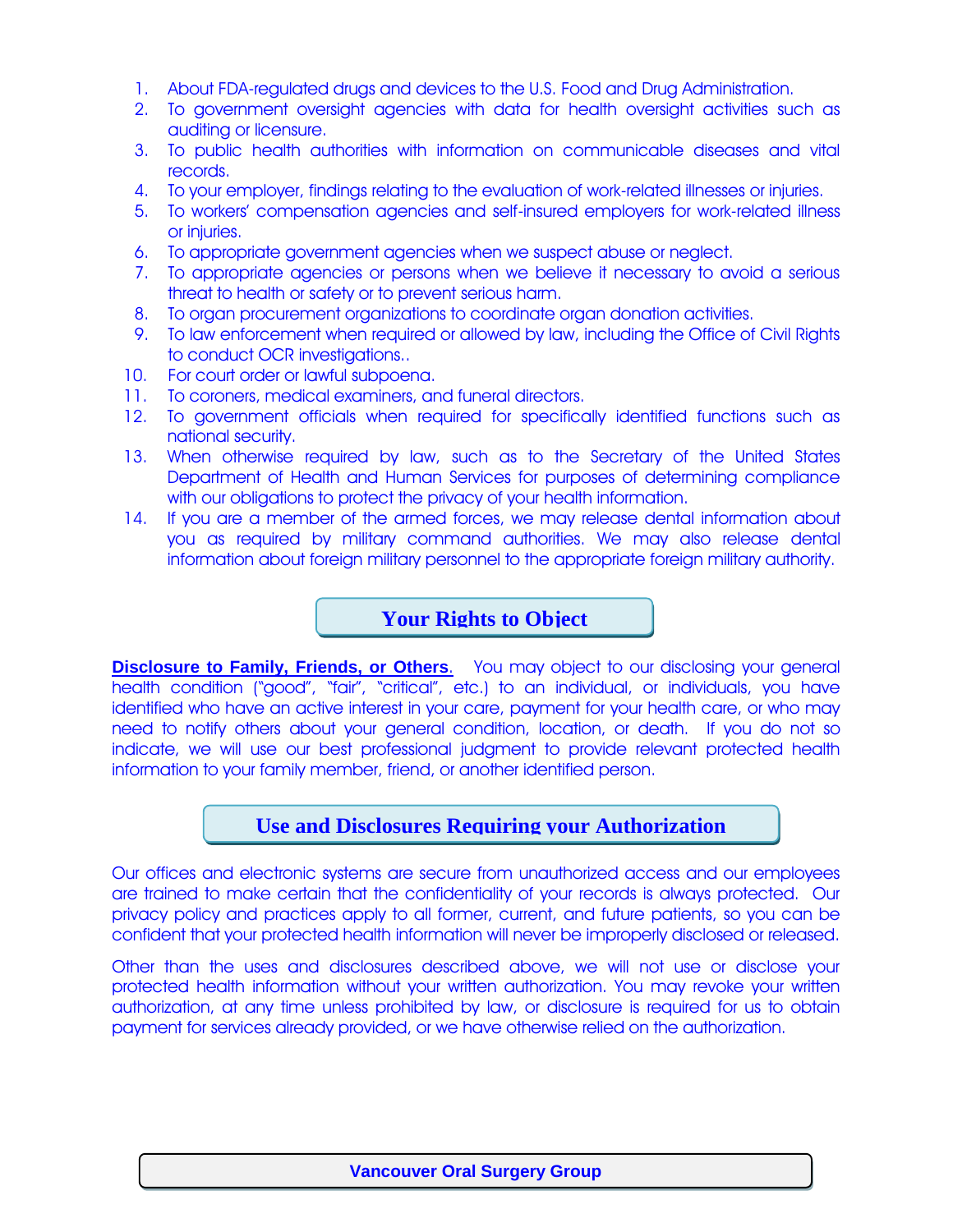## **Additional Protection of Your Patient Health Information**

Special state and federal laws apply to certain classes of patient health information. For example, additional protections may apply to information about sexually transmitted diseases, drug and alcohol abuse treatment records, mental health records, and HIV/AIDS information. When required by law, we will obtain your authorization before releasing this type of information.

### **Your Individual Rights about Patient Health Information**

You may contact Vancouver Oral Surgery Group to exercise your rights related to the use and disclosure of your protected health information. You may contact us at:

#### **Vancouver Oral Surgery Group 300 SE 120th Avenue, Suite 800 Vancouver, Washington 98683 Attn: Dr. Boice, Dr. Seidenschmid, and Dr. Leung 360-260-3290**

Your specific rights are listed below and include:

1. **The right to request restricted use:** You may request in writing that we not use or disclose your information for treatment, payment, and/or operational activities except when authorized by you, when required by law, or in emergency circumstances. We are not legally required to agree to your request. If you request that we restrict the use of your private information, we will provide you with written notice of our decision about your request.

2. **The right to request non-disclosure to health plans:** You have the right to request in writing that health care items or services for which you self-pay for in full in advance of your visit not be disclosed to your health plan.

3. **The right to receive confidential communications:** You have the right to request that we communicate with you about dental matters in a particular way or at a certain location. For example, you can ask that we only contact you at work or by mail. To request confidential communications, you must make your request in writing to the address above. We will grant all reasonable requests. Your request must specify how or where you wish to be contacted.

4. **The right to inspect and receive copies:** In most cases, you have the right to inspect and receive a copy of certain health care information including certain dental and billing records. If you request a copy of the information, we may charge a fee for the costs of copying, mailing or other supplies associated with your request.

5. **The right to request an amendment to your record:** If you believe that information in your record is incorrect or that important information is missing, you have the right to request in writing that we make a correction or add information. In your request for the amendment, you must give a reason for the amendment. We are not required to agree to the amendment of your record, but a copy of your request will be added to your record.